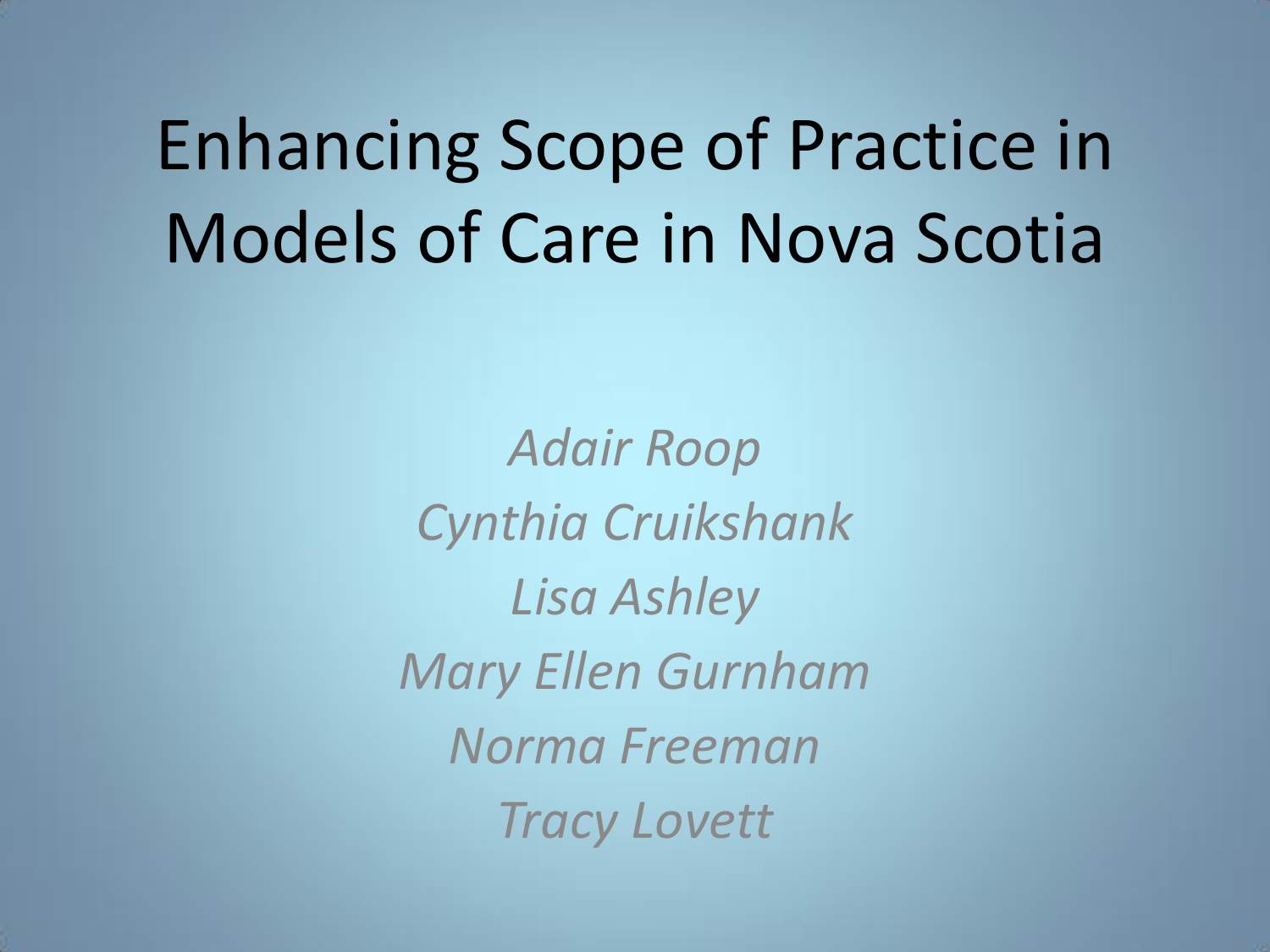## Goals of the Cafe

• *Enable participants to learn from one another's experiences*

• *Address common concerns*

• *Inspire others to seek opportunities to move collaborative care forward into Community Health*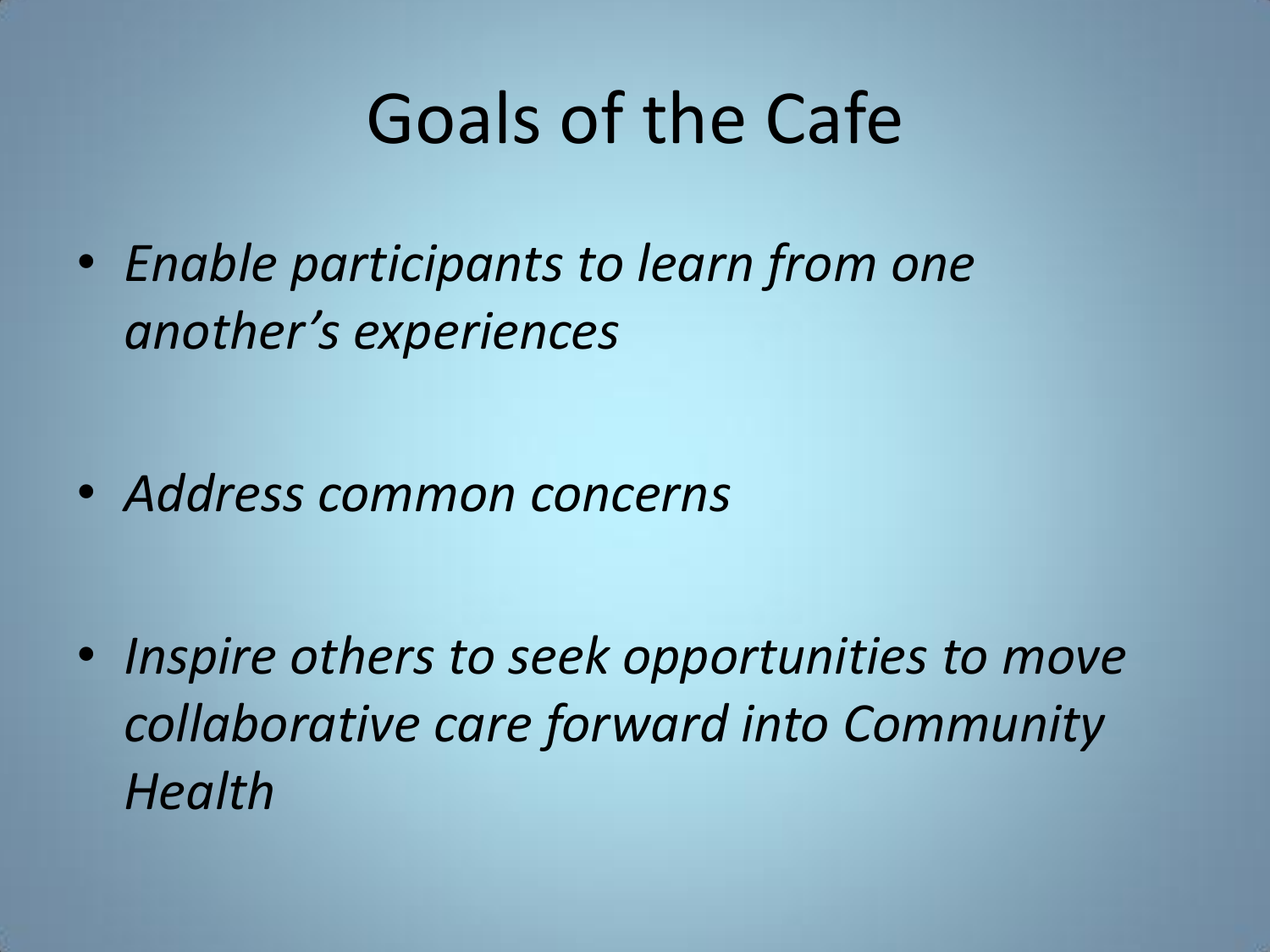## Purpose of Our Conversation

• *Many factors have led to the need to deliver health care differently :*

- Projected health human resource shortages
- Aging populations
- High degrees of chronic illness
- Poor population health outcomes
- Spiraling health care costs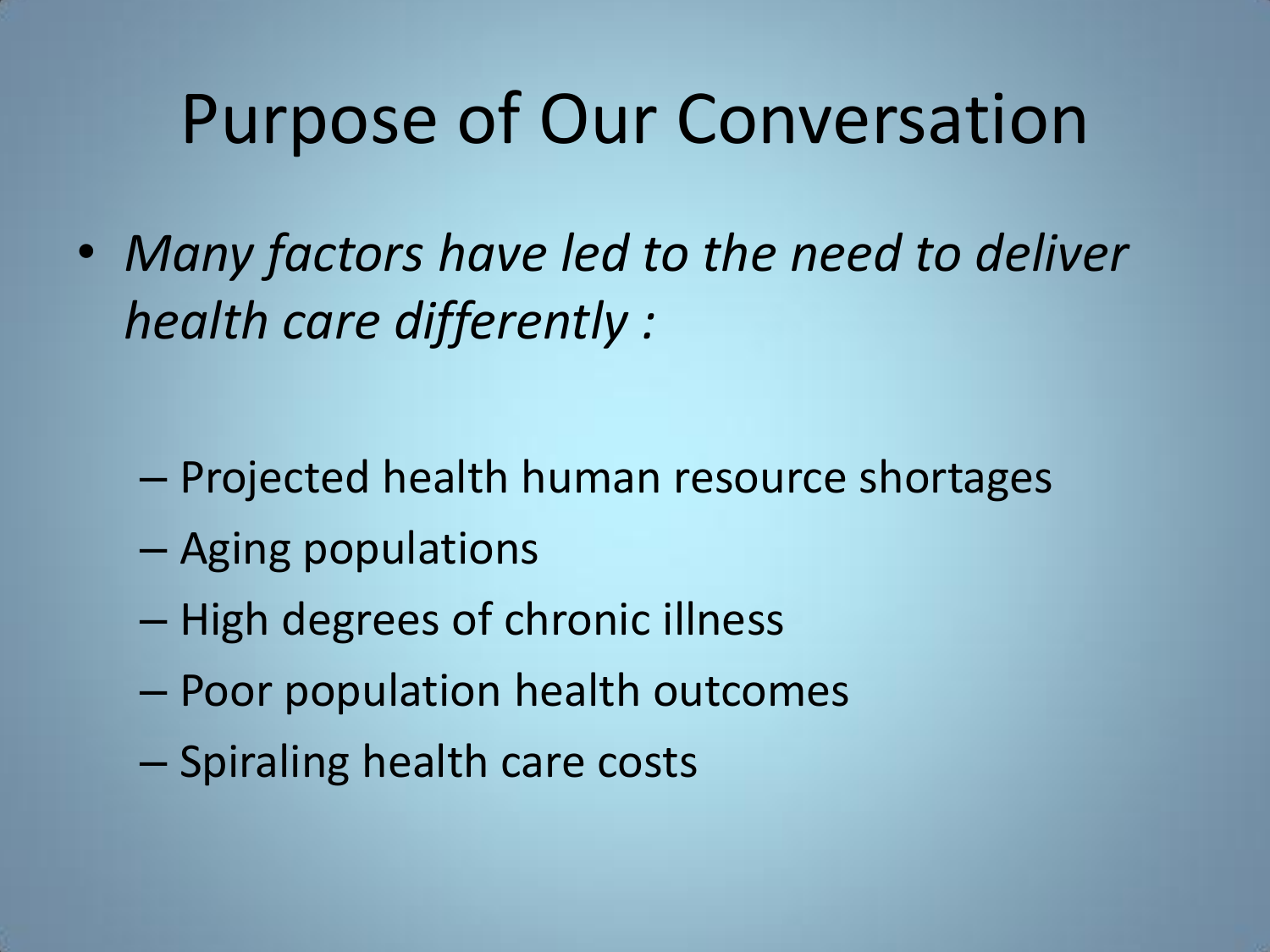## Purpose of Our Conversation

- *There exists a lack of role clarity amoung nurses and other providers*
- *There is a clear need to enhance scope of practice for nurses and others*
- *Finding a solution will meet the needs of the clients and boost morale of the professionals*
- *The Models of Care in Nova Scotia (MOCINS) is addressing scope of practice issues which Community Health Nurses face every day*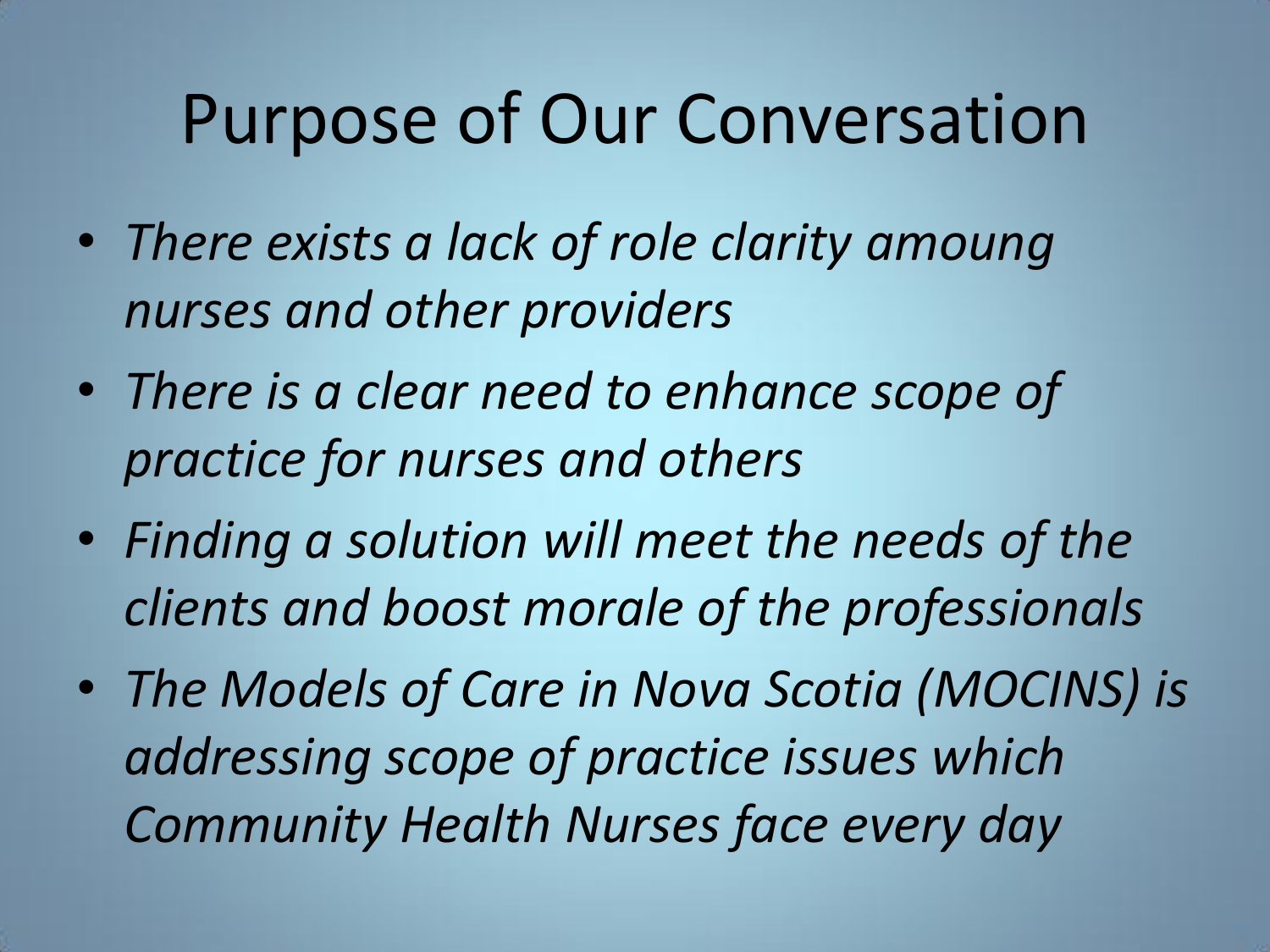# What is 'Models of Care'?

- New Collaborative Care Model
- Patients and families are at the centre of it all
- Model of Care Initiative in Nova Scotia (MOCINS) is based on the needs of the patients to determine how their care is organized and who provides it
- MOCINS supports the various providers to work collaboratively in interprofessional teams.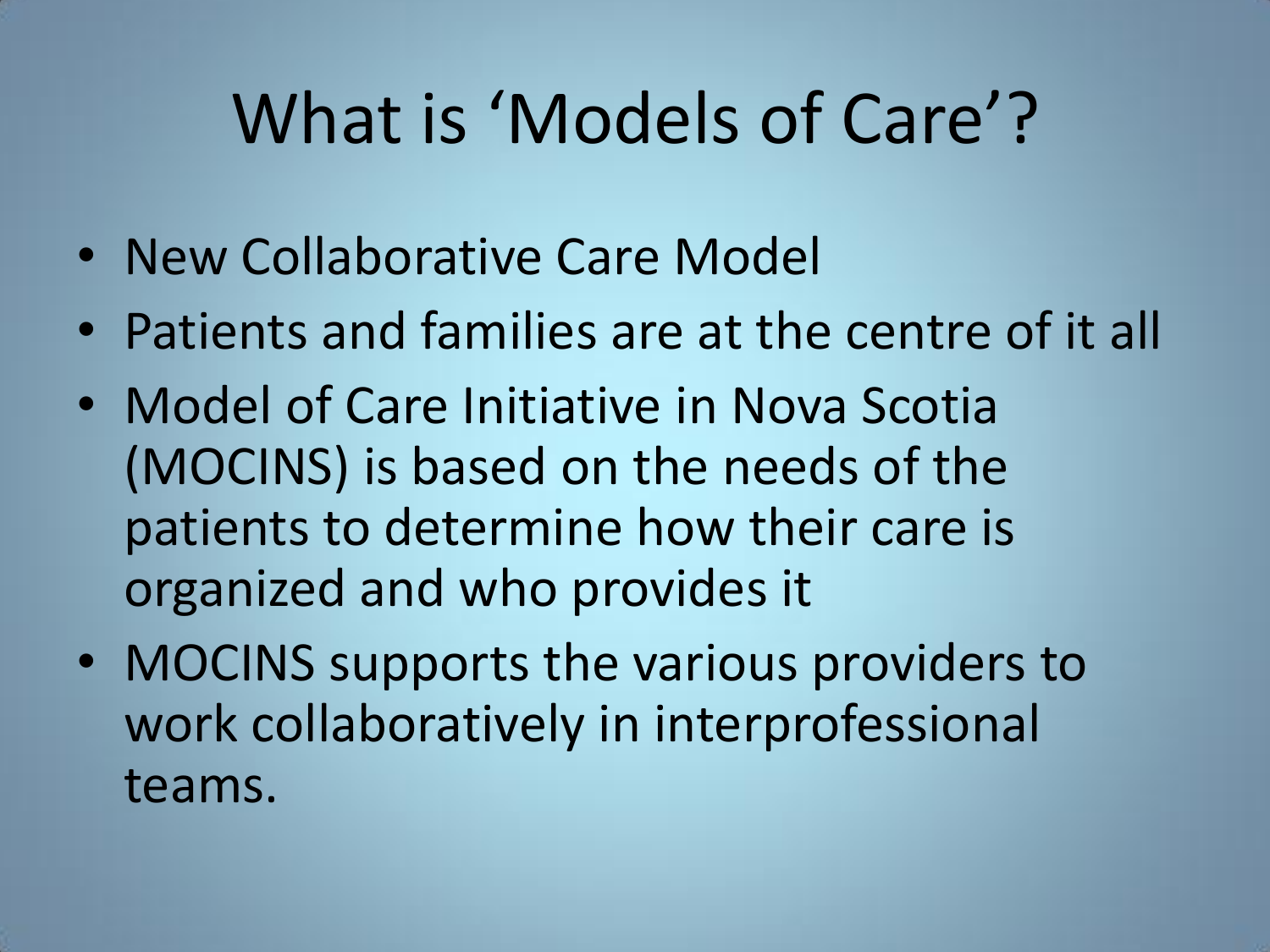## Café Question #1

After hearing the introduction and learning about Models of Care, what do you see as the barriers to creating an effective collaborative care model in Community Health ?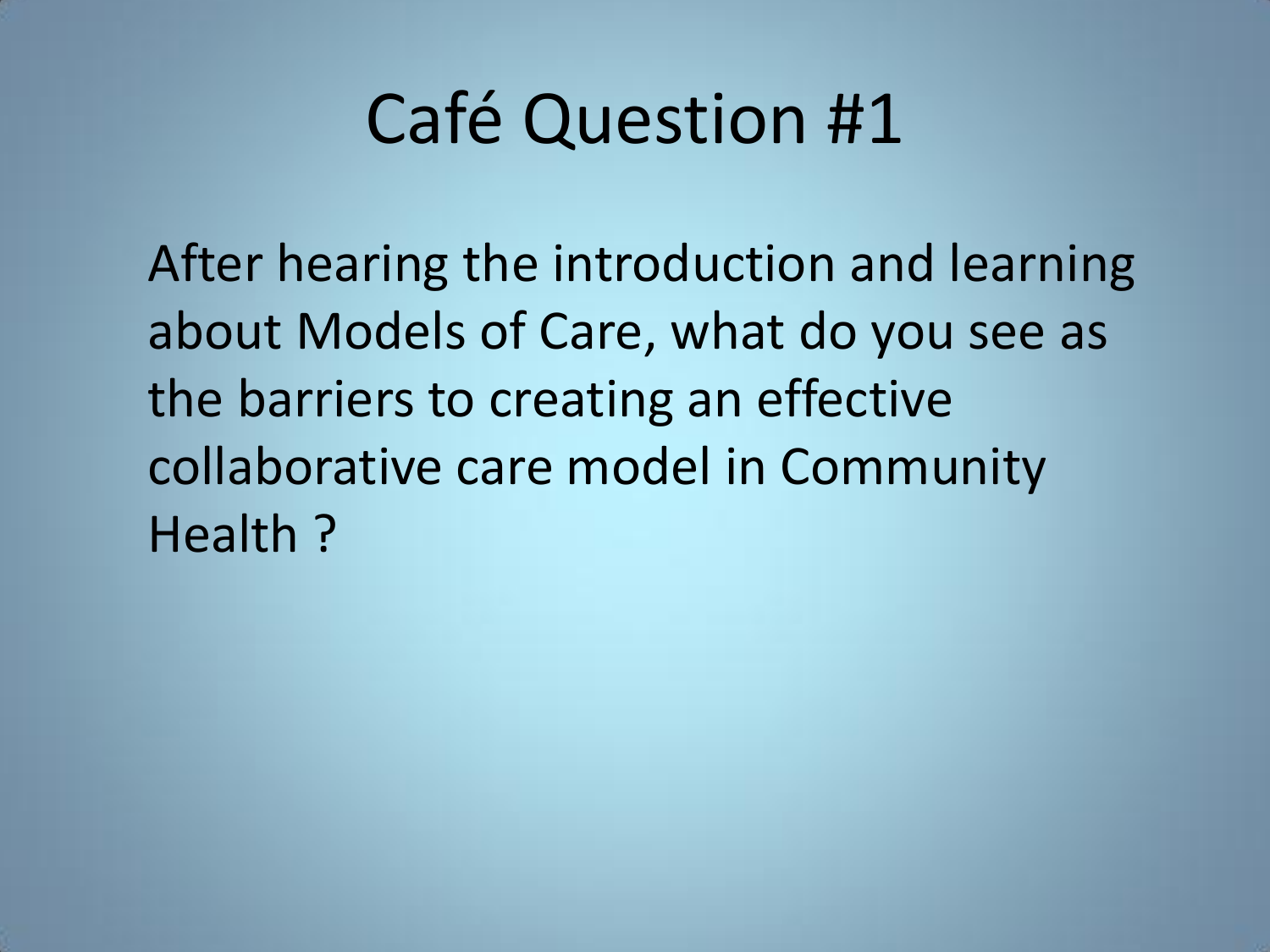## Café Question #2

What will the clients and the community experience when we are able to work collaboratively to our full scope of practice as CHN's?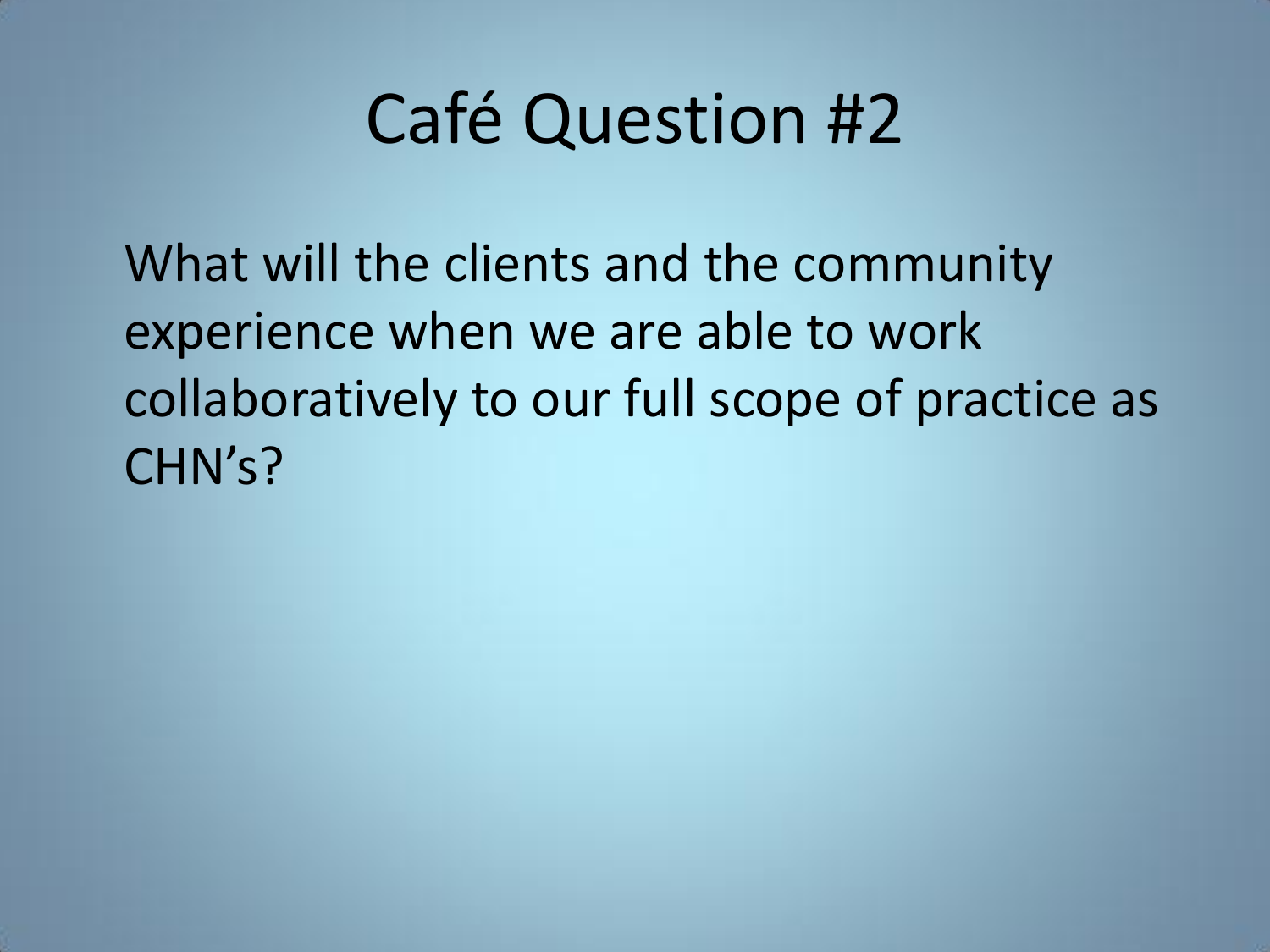

Reflecting upon our conversations, what leadership role could you play in moving a collaborative care model forward:

As an individual?

As part of a group (your organization, committees, CNA, CHNC etc.)?